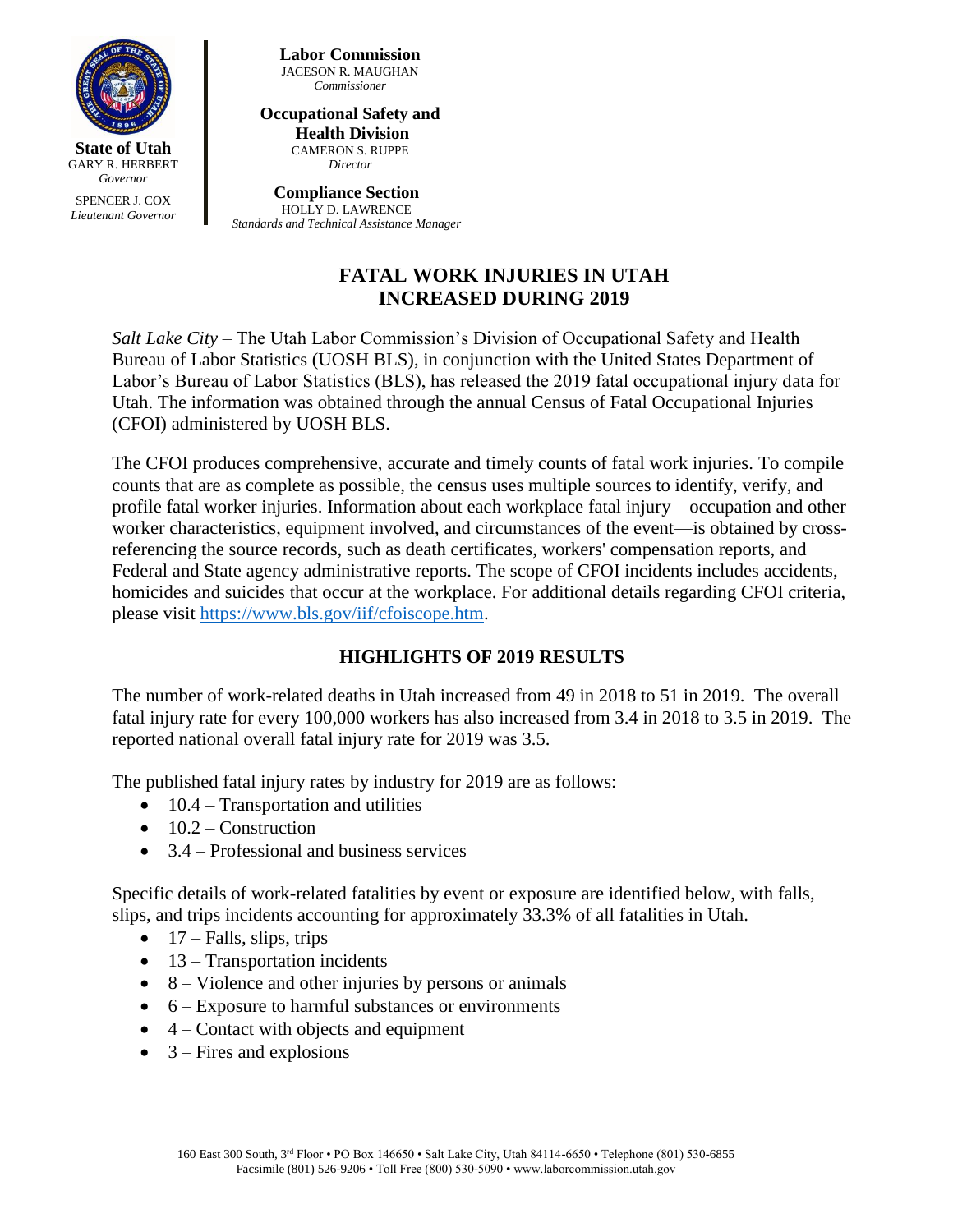### **Fatalities by Event in Industries**

- Falls, slips, trips
	- o Of the 17 fatalities:
		- 15 were Falls to lower level
		- $\blacksquare$  2 other\*
- Transportation incidents
	- o Of the 13 fatalities:
		- 9 were Roadway incidents involving motorized land vehicles
			- 5 were Roadway collision with other vehicle
			- 3 were Roadway collision with object other than vehicle
		- $\blacksquare$  4 other\*
- Violence and other injuries by persons or animals
	- o Of the 8 fatalities:
		- 7 were Intentional injury by person
			- 4 were Homicides
			- 3 were Suicides
		- 1 was Struck by animal
- Exposure to harmful substances or environments
	- o Of the 6 fatalities:
		- 4 were Nonmedical use of drugs or alcohol-unintentional overdose
		- $\blacksquare$  2 other<sup>\*</sup>
- Contact with objects and equipment
	- o Of the 4 fatalities:
		- 1 was Struck by object falling from vehicle or machinery-other than vehicle part
		- $\blacksquare$  3 other\*
- Fires and explosions
	- o Of the 3 fatalities:
		- 3 fatalities were Explosions
			- 1 was Explosion of pressure vessel, piping, or tire
			- $\bullet$  2 other\*

#### **Fatalities by Worker Characteristic**

- Gender
	- o 49 men
	- o 2 other\*
- Race or ethnic origin
	- o 36 White (non-Hispanic)
	- o 11 Hispanic or Latino
	- o 4 other\*